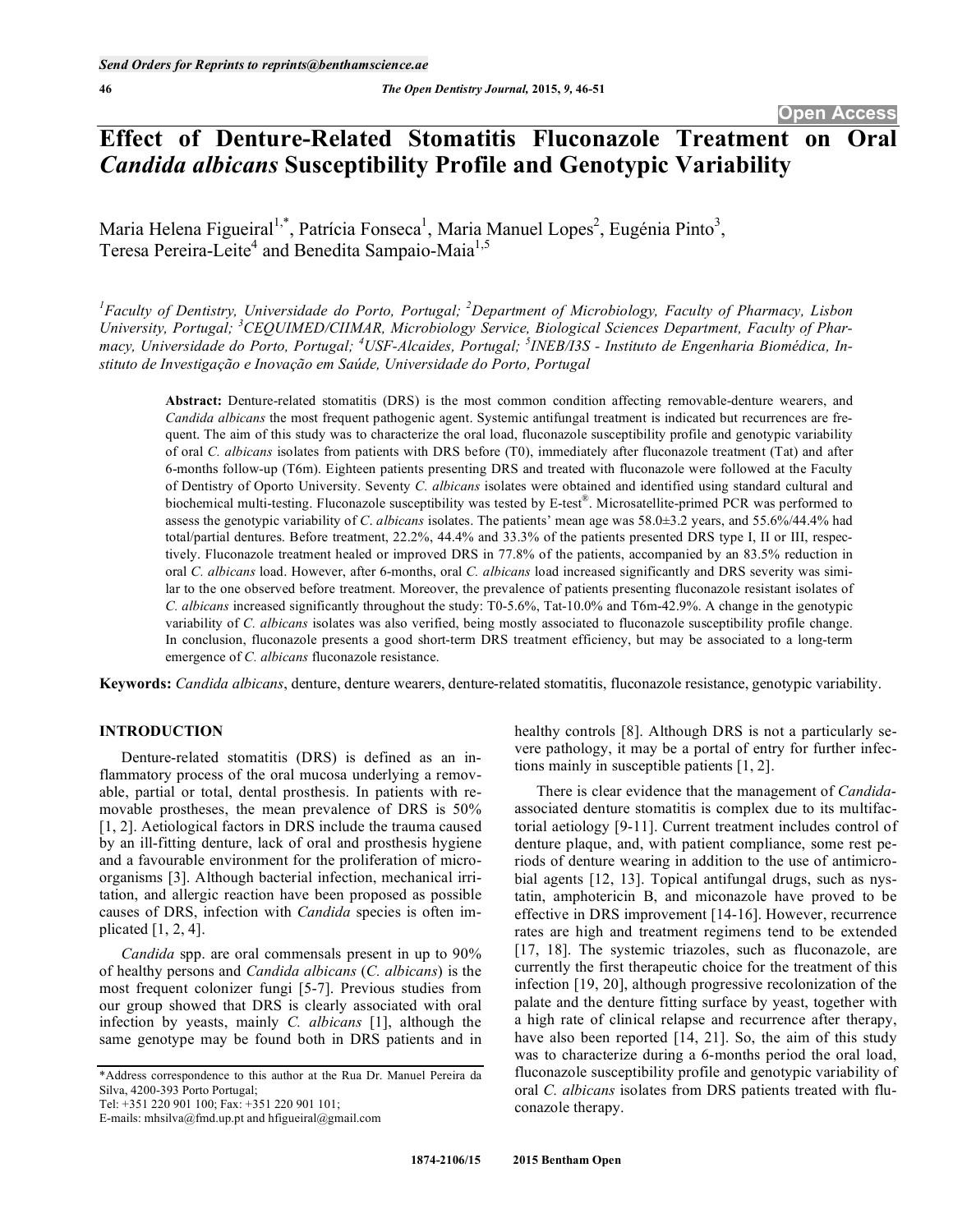#### **MATERIAL AND METHODS**

#### **Study Design and Patient Selection**

Twenty-one patients wearing polymethylmethacrylate maxillary removable prosthesis, with clinical diagnosis of DRS, followed at the outpatient clinic of the Faculty of Dentistry of Oporto University were randomly selected. Patients were assessed clinically and saliva samples were collected for microbiological analysis at the first clinical evaluation and diagnosis (T0), after fluconazole treatment (Tat) and after a 6-month follow-up period (T6m). Fluconazole was prescribed systemically (Fluconazol 50mg, Diflucan® Pfizer) for 15 days to all patients. After this period, systemic fluconazole was prescribed for further 15 days only to patients who did not improve clinically from DRS.

Ethics Committee of the Faculty of Dentistry of Oporto University reviewed and approved this study. All participants were recruited voluntarily after receiving detailed information on the study protocol. Free and written informed consent was obtained from all participants, according to the Helsinki Declaration.

## **Clinical Oral Evaluation**

To identify and characterize the different DRS presentations, the Newton classification was used: DRS type I (localized inflammation or hyperaemia points), DRS type II (diffuse erythema) and DRS type III (palate papillary hyperplasia) [22].

Denture hygiene was assessed by modification of the Tarbet index [1, 4, 23]. The patients were classified according to the total denture surface covered with microbial plaque evaluated by a dental plaque disclosing solution (Dento-plaque®, Pierre-Fabre Dermo-Cosmetique) in the following groups: poor denture hygiene, >76%; insufficient denture hygiene, 26 to 75%, and good denture hygiene,  $< 25\%$ .

Additionally, before the oral clinical evaluation, unstimulated whole saliva was collected in a sterile container at least 2h after eating, tooth brushing, mouth washing or smoking.

### *Candida albicans* **Isolation and Quantification**

Saliva samples from all patients were serially diluted with  $0.9\%$  sterile NaCl solution until  $10^{-1}$  and immediately plated in triplicate in a selective and differential culture medium, CHROMagar CandidaTM® (Becton Dickinson, Sparks, USA). Afterwards, plates were incubated aerobically for 48h at 37°C. The total number of green-pigmented colonies (*Candida albicans*) were counted and isolated. The lower limit of detection was 1CFU/mL. *C. albicans* isolates were identified based on germ-tube formation, chlamydospore production and carbohydrate assimilation using the ID 32C system (BioMerieux, Marcy l'Etoile, France). The yeasts identified as *C*. *albicans* were also screened for their ability to grow on Sabouraud dextrose agar at 45ºC for 48h and xylose assimilation, to distinguish from *C*. *dubliniensis* [24]. Several colonies of each different phenotype were selected and kept frozen at -70ºC, in sterile water with 30% glycerol. Prior to testing, the yeasts were subcultured in Sabouraud dextrose agar (BioMerieux, Marcy l'Etoile, France) and incubated at 37ºC for two days. A total of 70 *C. albicans* isolates were obtained at T0, Tat and T6m from all patients. *C*. *dubliniensis* FFUL 21 and *Candida albicans* ATCC 90028 were used as internal controls for the identification tests.

## **Antifungal Susceptibility Testing**

Susceptibility testing to fluconazole was performed by Etest® (BioMerieux, Marcy l'Etoile, France), according to the manufacturer's instructions. *C. albicans* isolates were classified accordingly to the proposed *in vitro* breakpoints to fluconazole: susceptible, minimal inhibitory concentration  $(MIC) \leq 8mg/L$ ; susceptible-dose dependent (S-DD), MIC between 16 to  $32 \text{mg/L}$ ; and resistant, MIC  $\geq 64 \text{mg/L}$ .

# **Microsatellite-Primed PCR**

For microsatellite-primed PCR genomic DNA was extracted in accordance with Treco [25]. Nucleic acid purity and concentration were assessed by spectroscopy at 260 and 280nm. A single repeat sequence of the phage M13, 5'-GAG GGT GGC GGT TCT-3' was used in the microsatelliteprimed PCR experiments, because the array of DNA fragments presented high intensity bands and identical patterns of DNA fragments were detected with replicate samples, showing to be the best primer tested [26]. Synthetic oligodeoxyribonucleotide molecules were prepared by Oligo-Express (Paris, France). Amplification reactions were performed in volumes of 50mL containing 25ng template DNA, 10mmol/L Tris-HCl (pH 8.3), 50mmol/L KCl, 4mmol/L  $MgCl<sub>2</sub>$ , 200mmol/L of each dNTPs, 1 mmol/L of primer, and 2.5U Taq DNA polymerase. Except for dNTPs, obtained from Amersham Pharmacia Biotech (Uppsala, Sweden), all PCR reagents were purchased from Perkin Elmer Corp., Applied Biosystems (New Jersey, USA). The samples were amplified in a Biometra T1 termocycler (Göttingen, Germany), and the thermal cycling parameters were an initial denaturation at 95ºC for 3min, followed by 35 cycles of denaturation at 95ºC for 45s, annealing at 46ºC for 40s, and extension at 72ºC for 30s with final extension at 72ºC for 5 minutes. PCR products were analysed by electrophoresis with agarose gel stained with ethidium bromide. DNA Ladder and pBR322 DNA-BstNI digest (New England Biolabs, Beverly, Mass.) were used as molecular size standards. To ensure the reproducibility of the results, reference strains were systematically run as controls together with negative controls (no DNA). The profiles for each isolate were compared visually with identical band patterns deemed to represent the same genotype.

## **Statistical Analysis**

The statistical analysis was performed using IBM<sup>®</sup> SPSS® version 19.0 (Statistical Package for Social Sciences). The categorical variables were described through absolute and relative frequencies (%) and analysed by Chi-square independence test. Continuous variables were described using mean  $\pm$  standard error (SEM) and analysed by Anova followed by students' t-test. Statistical significance was assumed when the p values were less than  $0.05$ .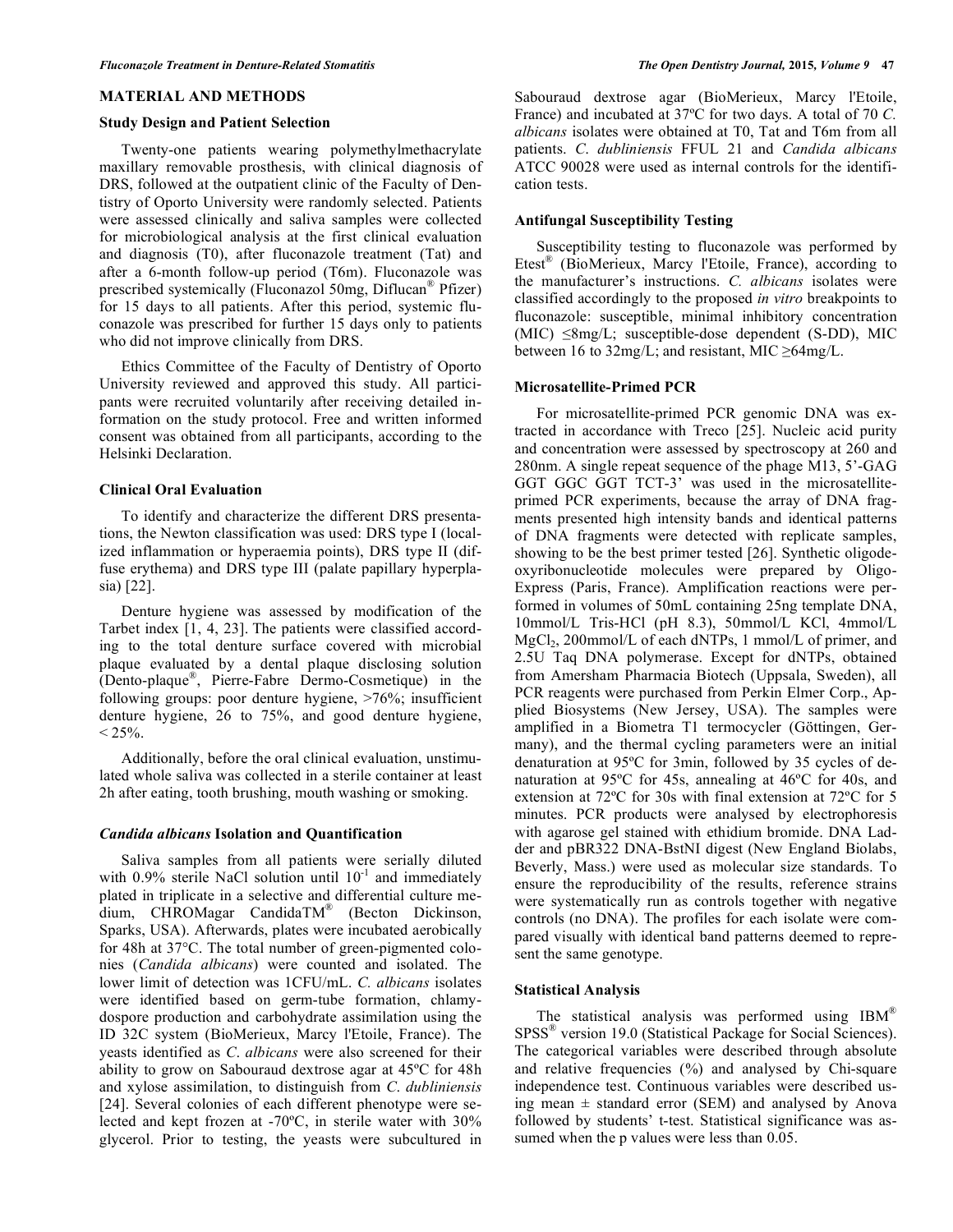## **RESULTS**

The first clinical evaluation and diagnosis (T0) was performed to 21 patients presenting a mean age of 57.6 years with a standard error of 3.1 years; 28.6% were males and 71.4% were females. Three patients (14.3%) did not conclude the study due to different reasons – death, hospitalization and unknown whereabouts - and were excluded thus from the analysis. The characterization of the group of participants followed during the 6-month period is shown in Table **1** (n=18). All patients had dentures of polymethylmethacrylate resin. At the time of the first clinical evaluation most of the patients presented DRS type II and insufficient denture hygiene (Table **1**).

**Table 1. Characterization of patients with denture-related stomatitis (DRS) regarding age, denture type and denture hygiene at the time of first diagnosis (T0).** 

|                                            | <b>DRS</b> patients<br>$(n=18)$ |  |
|--------------------------------------------|---------------------------------|--|
| $58.0 \pm 3.2$<br>Age, years               |                                 |  |
| Gender, male / female                      | $33.3\% / 66.6\%$               |  |
| Total / partial denture                    | 55.6% / 44.4%                   |  |
| DRS type $I / II / III$                    | $22.2\%$ / 44.4% / 33.3%        |  |
| Poor / insufficient / good denture hygiene | $16.7\%$ / 66.7% / 16.7%        |  |

Values are mean±sem or prevalence (%).

After 15 days of fluconazole treatment, 55.6% of the patients healed or improved DRS (Table **2**). The remaining 44.4% presented DRS type I or II, evenly. These patients were prescribed further 15 days of fluconazole treatment. Half of the patients with 30 days of fluconazole treatment healed or improved DRS. In total, fluconazole therapy healed or improved DRS in 77.8% of the patients, regardless of the duration of the treatment. After the fluconazole treatment, 38.9% of the patients presented no clinical evidence of DRS, 44.4% presented DRS type I, 16.7% presented DRS type II, and no patient presented DRS type III (Fig. **1**). After the 6-months follow up period, the DRS worsened in most of the evaluated patients and DRS severity was similar to that observed before treatment (Fig. **1**). The prevalence of DRS type changed significantly throughout the study (Fig. **1**, p=0.001).

**Table 2. Fluconazole response of the followed up patients.** 

| Fluconazole<br>treatment period | Healed | Improved | <b>Not</b><br>improved |
|---------------------------------|--------|----------|------------------------|
| 15 days                         | 27.8%  | 27.8%    | $44.4\%*$              |
| Plus 15 days                    | 11.1%  | 11.1%    | $22.2\%$               |

\*These patients did further 15 days of fluconazole therapy.

At T0, the oral *C. albicans* prevalence in the evaluated patients was 94.4% and the mean load was 139.9±27.9CFU/mL of saliva. Fluconazole treatment reduced oral *C. albicans* prevalence and load in saliva, but at T6m the *C. albicans* prevalence increased, as did the *C. albicans* load (Fig. **2**). The oral *C. albicans* prevalence profile differed significantly throughout the study  $(p=0.015)$ .



**Fig. (1).** Denture-related stomatitis (DRS) type at the time of stomatitis diagnosis (T0), after treatment (Tat) and 6-months after diagnosis (T6m). Bars represent prevalence.

At T0, the fluconazole susceptible dose-dependent and resistant isolates of *C. albicans* represented 5.6% each, whereas the susceptible isolates represented 88.9% (Fig. **3**). After the 6-month follow-up period the *C. albicans* resistant isolates represented 42.9%, whereas the susceptible isolates represented 57.1% (Fig. **3**).

The analysis of genotypic variability of *C. albicans* isolates, using primer M13, generated profiles with 6 to 14 bands varying between 400 and 1,800bp. From all evaluated patients that presented *C. albicans* counts in more than in one evaluation point, 42.9% showed a change in genotypic variability of *C. albicans* isolates throughout the study. Two examples of *C. albicans* profile change from T0 to T6m are shown in Fig. (**4**). Patient 1 presents two different genetic profiles, whereas patient 2 presents 3 different *C. albicans*  genetic profiles. Identical profiles were obtained for all replicate samples, confirming the high reproducibility of this method. From this group of patients presenting *C. albicans* genotypic variability of M13 primer throughout the study, 83.3% had at least one C*. albicans* isolate resistant to fluconazole.

# **DISCUSSION**

The present work intended to evaluate the effect of fluconazole treatment on short-term and long-term clinical development of DRS and *C. albicans* oral colonization profile.

Several factors may contribute to the onset and worsening of DRS, namely poor denture hygiene, continuous wearing of removable dentures, accumulation of denture plaque, bacterial and yeast contamination of denture surface and mucosal trauma due to poor-fitting dentures. In the present study each patient was his own control, since patients were evaluated before and after fluconazole treatment. Changes were not observed throughout the study in denture substitution or adjustment, denture hygiene promotion and denture daily wearing period, factors that could influence DRS progression besides fluconazole therapy.

There is a large body of evidence indicating that *Candida* is able to adhere to acrylic resin dentures, namely to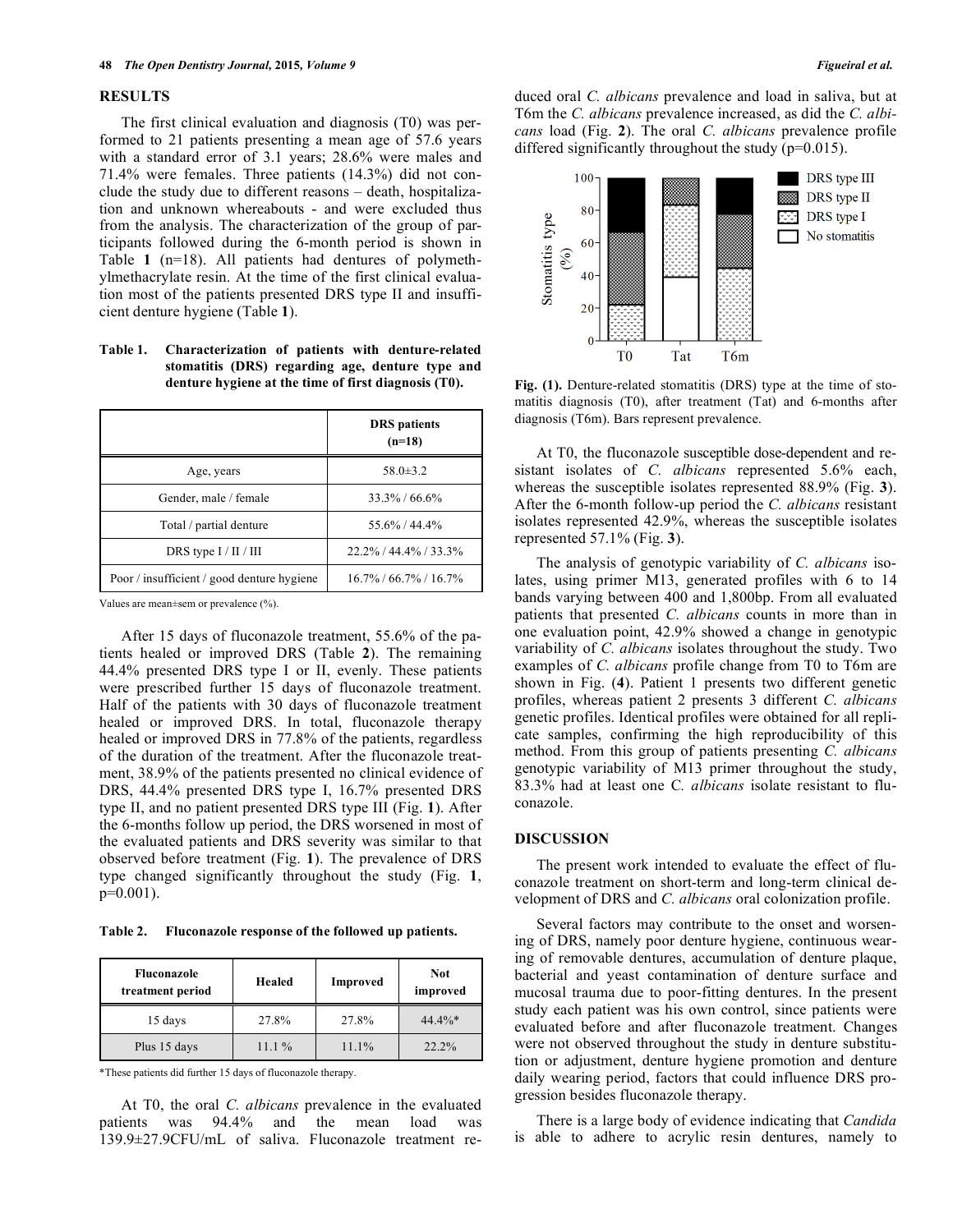

**Fig. (2).** Oral *Candida albicans* load and prevalence at the time of stomatitis diagnosis (T0), after treatment (Tat) and 6-months after diagnosis (T6m). Left bars represent means and error bars represent SD. *p* values were calculated using Anova (p=0.00038) followed by students' ttest. \*p<0.05, significantly different from T0;  $\frac{4}{3}$ p<0.05, significantly different from Tat. Right bars represent prevalence.

Candida albicans



**Fig. (3).** Prevalence of fluconazole susceptibility profile of *Candida albicans* isolates at the time of stomatitis diagnosis (T0), after treatment (Tat) and 6-months after diagnosis (T6m). Bars represent prevalence.

polymethylmethacrylate – PMMA, forming a biofilm [27, 28]. As expected and in agreement with previous reports, denture wearer patients presented high rates of *C. albicans* oral colonization (94.4%) at the time of the first clinical evaluation (T0) [29-31]. This denture biofilm provides a source of microorganisms that is continuously exposed to the oral mucosa. This is the first step that may lead to the development of the infectious process and that may ultimately result in varying degrees of denture stomatitis of the adjacent mucosa [29, 32].

As expected, fluconazole treatment significantly reduced the oral *C. albicans* colonization and greatly improved the severity of DRS in the studied population [29, 33, 34]. However, these effects were observed only immediately after treatment (Tat). After the 6-month follow-up period (T6m), either oral *C. albicans* colonization or DRS severity profiles were similar to the ones observed before fluconazole treatment, revealing a good short-term but not a good long-term fluconazole DRS treatment efficiency. This fact probably reflects recontamination by residual yeasts that are present on the denture surfaces [29].



**Fig. (4).** Genotypic variability of *Candida albicans* isolates from two different patients studied by MSP-PCR with the primer M13 at the time of DRS diagnosis (T0), and 6-months after diagnosis (T6m). Molecular size markers used were DNA Ladder (m1) and pBR322 DNA-BstNI digest (m2).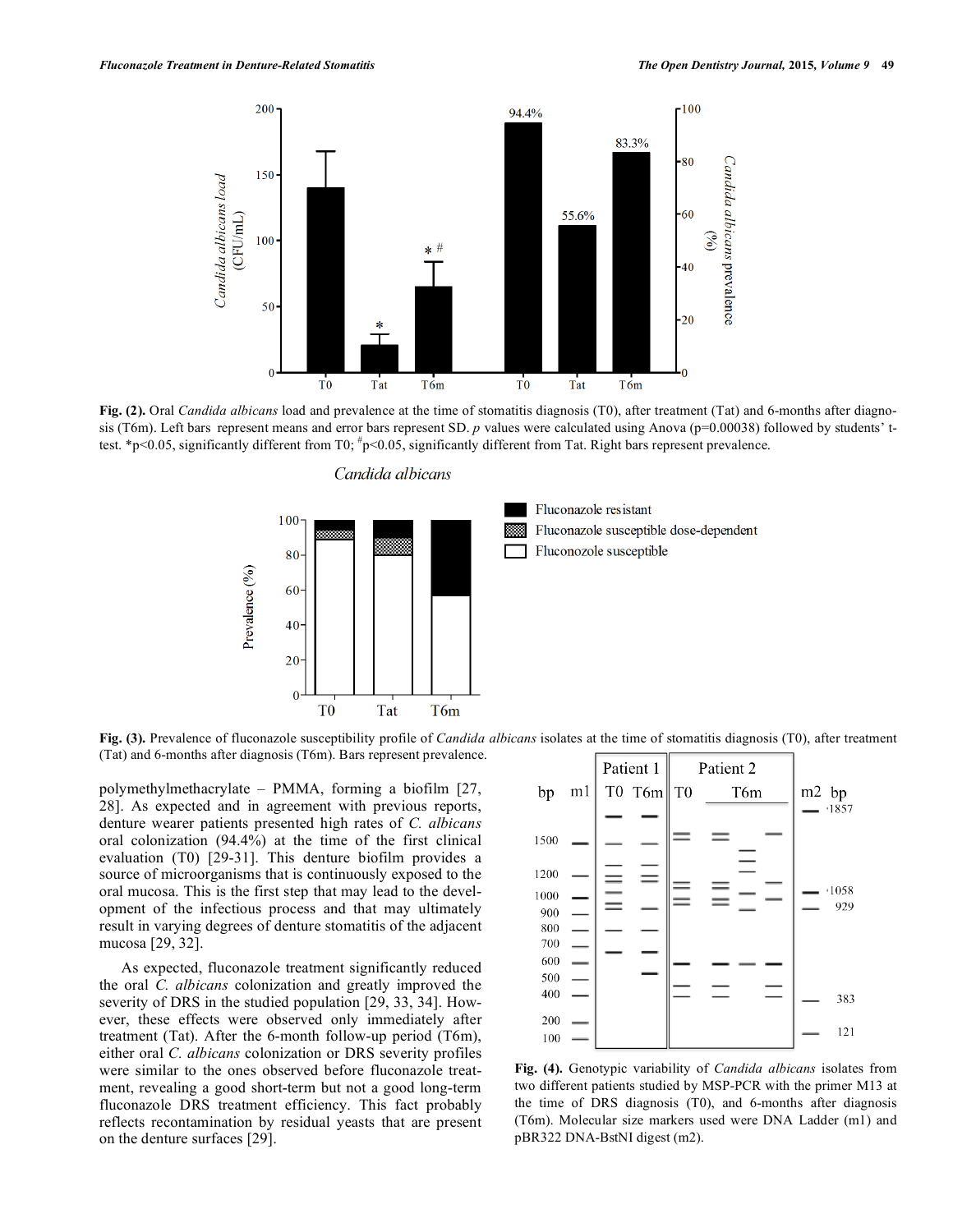#### **50** *The Open Dentistry Journal,* **2015***, Volume 9 Figueiral et al.*

Additionally, the *C. albicans* oral population appear to change over time due to the increase of *C. albicans* isolates resistant to fluconazole 6-months after therapy. This hypothesis was reinforced by the high rate of genetic variability found in *C. albicans* isolates within each patient when isolates collected before and 6-months after fluconazole treatment were compared. Notwithstanding, no specific *C. albicans* resistant genes were analysed, such as the efflux pumps [35]. Increasing scientific literature addresses this phenomenon of antimicrobial resistance induced by therapeutic treatment regarding non-oral infections [36]. In oral cavity, antimicrobial resistance is still scarce; however, dental medical doctors should be aware of its increasing importance and future implication. Despite the good short-term fluconazole efficiency in the treatment of DRS, the fluconazolegeneralized prescription should be avoided to reduce the emergence of resistant strains of *C. albicans* and the increasing episodes of DRS recurrences. Therefore, other therapeutic or prevention strategies should be implemented before fluconazole is recommended, namely denture disinfection together with denture hygiene education and surveillance, denture adjustment or replacement [20]. In addition, new developments related to denture materials are focusing on means to reduce development of adherent biofilms. These developments may be valuable in reducing yeast colonization, and could lead to reductions in denture stomatitis with appropriate denture hygiene [29, 37].

Nevertheless, some clinical scenarios may require fluconazole use, namely in DRS in immunosuppressed patients at a risk of a systemic infection or patients with persistent severe symptomatologic DRS [20].

#### **CONCLUSION**

In conclusion, fluconazole presents a good short-term, but not a good long-term, DRS treatment efficiency. Also fluconazole treatment of DRS may be associated to a longterm emergence of oral *C. albicans* fluconazole resistance. Other therapeutic or prevention strategies should be implemented before fluconazole is prescribed, namely denture disinfection, together with denture hygiene education and surveillance, as well as denture adjustment or replacement.

#### **CONFLICT OF INTEREST**

The authors confirm that this article content has no conflict of interest.

#### **ACKNOWLEDGEMENTS**

Declared none.

# **REFERENCES**

- [1] Figueiral MH, Azul A, Pinto E, Fonseca PA, Branco FM, Scully C. Denture-related stomatitis: Identification of aetiological and predisposing factors - a large cohort. J Oral Rehabil 2007; 34: 448- 55.
- [2] Pinto E, Ribeiro IC, Ferreira NJ, Fortes CE, Fonseca PA, Figueiral MH. Correlation between enzyme production, germ tube formation and susceptibility to fluconazole in Candida species isolated from patients with denture-related stomatitis and control individuals. J Oral Pathol Med 2008; 37: 587-92.
- [3] Zissis A, Yannikakis S, Harrison A. Comparison of denture stomatitis prevalence in 2 population groups. Int J Prosthodont 2006; 19: 621-5.
- [4] Figueiral MH. Estomatite Protética: Identificação e caracterização dos factores etiológicos e predisponentes. PhD dissertation. Faculty of Dental Medicine: University of Porto 2000 [in Portuguese].
- [5] Ghannoum MA, Jurevic RJ, Mukherjee PK, *et al.* Characterization of the oral fungal microbiome (mycobiome) in healthy individuals. PLoS Pathog 2010; 6: e1000713.
- [6] Monteiro-da-Silva F, Araujo R, Sampaio-Maia B. Interindividual variability and intraindividual stability of oral fungal microbiota over time. Med Mycol 2014; 52: 498-505.
- [7] Monteiro-da-Silva F, Sampaio-Maia B, Pereira Mde L, Araujo R. Characterization of the oral fungal microbiota in smokers and nonsmokers. Eur J Oral Sci 2013; 121: 132-5.
- [8] Costa F, Manaia CM, Figueiral MH, Pinto E. Genotypic analysis of Candida albicans isolates obtained from removable prosthesis wearers. Lett Appl Microbiol 2008; 46: 445-9.
- [9] Darwazeh AM, Al-Refai S, Al-Mojaiwel S. Isolation of Candida species from the oral cavity and fingertips of complete denture wearers. J Prosthet Dent 2001; 86: 420-3.
- [10] Sampaio-Maia B, Figueiral MH, Sousa-Rodrigues P, Fernandes MH, Scully C. The effect of denture adhesives on Candida albicans growth *in vitro*. Gerodontology 2012; 29: e348-56.
- [11] Webb BC, Thomas CJ, Willcox MD, Harty DW, Knox KW. Candida-associated denture stomatitis. Aetiology and management: A review. Part 3. Treatment of oral candidosis. Aust Dent J 1998; 43: 244-9.
- [12] Iacopino AM, Wathen WF. Oral candidal infection and denture stomatitis: A comprehensive review. J Am Dent Assoc 1992; 123: 46-51.
- [13] Shay K, Truhlar MR, Renner RP. Oropharyngeal candidosis in the older patient. J Am Geriatr Soc 1997; 45: 863-70.
- [14] Bissell V, Felix DH, Wray D. Comparative trial of fluconazole and amphotericin in the treatment of denture stomatitis. Oral Surg Oral Med Oral Pathol 1993; 76: 35-9.
- [15] Dorocka-Bobkowska B, Konopka K. Susceptibility of candida isolates from denture-related stomatitis to antifungal agents *in vitro*. Int J Prosthodont 2007; 20: 504-6.
- [16] Martinez-Beneyto Y, Lopez-Jornet P, Velandrino-Nicolas A, Jornet-Garcia V. Use of antifungal agents for oral candidiasis: Results of a national survey. Int J Dent Hyg 2010; 8: 47-52.
- [17] Cross LJ, Williams DW, Sweeney CP, Jackson MS, Lewis MA, Bagg J. Evaluation of the recurrence of denture stomatitis and Candida colonization in a small group of patients who received itraconazole. Oral Surg Oral Med Oral Pathol Oral Radiol Endod 2004; 97: 351-8.
- [18] Ramage G, Tomsett K, Wickes BL, Lopez-Ribot JL, Redding SW. Denture stomatitis: A role for Candida biofilms. Oral Surg Oral Med Oral Pathol Oral Radiol Endod 2004; 98: 53-9.
- [19] Martin-Mazuelos E, Aller AI, Romero MJ, *et al.* Response to Fluconazole and itraconazole of Candida spp. in denture stomatitis. Mycoses 1997; 40: 283-9.
- [20] Pappas PG, Kauffman CA, Andes D, *et al.* Clinical practice guidelines for the management of candidiasis: 2009 update by the Infectious Diseases Society of America. Clin Infect Dis 2009; 48: 503-35.
- [21] Karyotakis NC, Anaissie EL. The new antifungal azoles: Fluconazole and itraconazole. Curr Opin Infect Dis 1994; 7: 658- 66.
- [22] Budtz-Jorgensen E, Bertram U. Denture stomatitis. I. The etiology in relation to trauma and infection. Acta Odontol Scand 1970; 28: 71-92.
- [23] Tarbet WJ. Denture plaque: Quiet destroyer. J Prosthet Dent 1982; 48: 647-52.
- [24] Gales AC, Pfaller MA, Houston AK, *et al.* Identification of Candida dubliniensis based on temperature and utilization of xylose and alpha-methyl-D-glucoside as determined with the API 20C AUX and vitek YBC systems. J Clin Microbiol 1999; 37: 3804-8.
- [25] Treco DA. Preparation of yeast DNA, RNA and proteins. In: Ausebel FM, Brent R, Kingston RE, *et al.*, Eds. Current Protocols in Molecular Biology. USA: Wiley and Sons 1989.
- [26] Bartie KL, Williams DW, Wilson MJ, Potts AJ, Lewis MA. PCR fingerprinting of Candida albicans associated with chronic